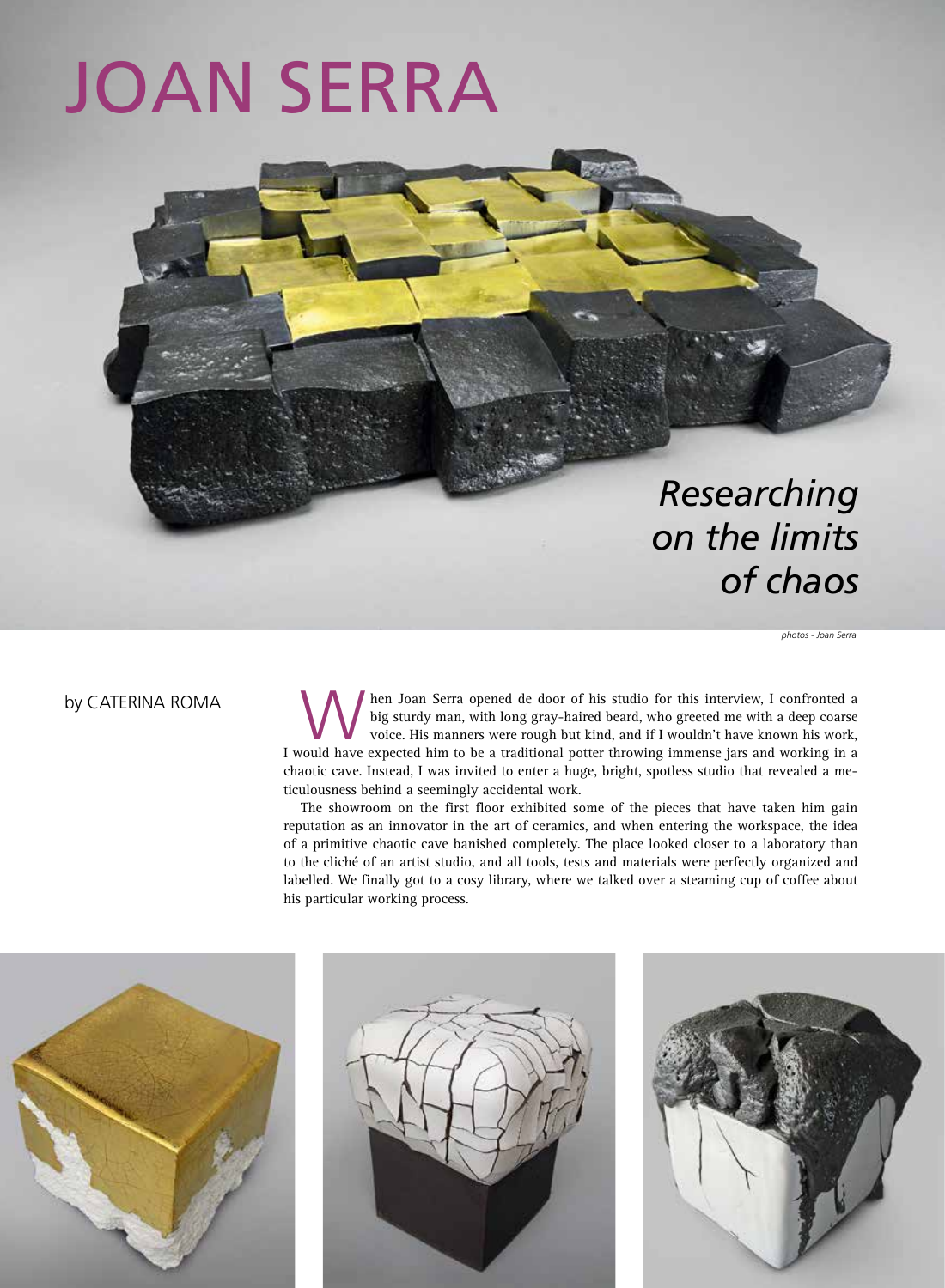Oddly enough, when I repeatedly asked him about his career and how he arrived to his particular artistic expression, I got no definite answer. He seemed to have been always passionately researching the influence of temperatures on clay and its shapes, increasing his knowledge of the materials he works with. He knew what he wanted to express through clay from the very beginning, and he hasn't been going forward but deeper, working in a "what if" approach: What if I try this? What if I mix these two materials? What if I fire it 10ºC more? During our talk he didn't theorized about his work, there didn't seem to be a search of meaning beyond what's there, in front or our eyes. He slowly revealed how his artworks take shape.

The starting point is inconceivably simple: just a cube, or some other kind of polyhedron. Solid pieces of clay that can take months to dry up, and be fired a whole year after being shaped, in a very slow cycle of research and testing. Serra waits patiently, observes, analyses and hardly gives up, aware that there's no failure but new paths for experimentation. He mixes clay with materials not common in ceramics: rocks and minerals in its natural state, glass, industrial products, grains and seeds... Each one gives specific results and different behaviours that this potter first explores in small scale before taking them to the final pieces. It's a game of textures, contrasts, densities, and the deep palette of the natural colours of clay: white smooth porcelain cracked on top of a melted black earthenware with a final touch of gold lustre. These elements have accompanied him for years, but there always seem to be new ways to combine them and discover their potential. Serra exhausts possibilities of his building blocks with the unifying thread of a painstaking research... and a bit of playful chance.

opposide top -

Earthenware with manganese addition 1120°C, gold luster

below from l. to r. - Porcelain structure. Combustible material on the inside, 1300°C, 12 x 12 x 13 cm

Porcelain structure - combustible material on the inside, 1300°C. Eartenware with manganese addition, 1140°C, 22 x 22 x 27,5 cm

Porcelain structure - combustible material on the inside, 1300°C. Eartenware with manganese addition, 1150°C, 28 x 25 x 29,5 cm



Porcelain structure - combustible material on the inside, 1300°C. Eartenware with manganese addition, 1140°C, 46 x 16 43.5 cm

Porcelain shell - 1300°C. Eartenware with manganese addition, combustible material on the inside, 1140°C, 29 x 28 x 20,5 cm

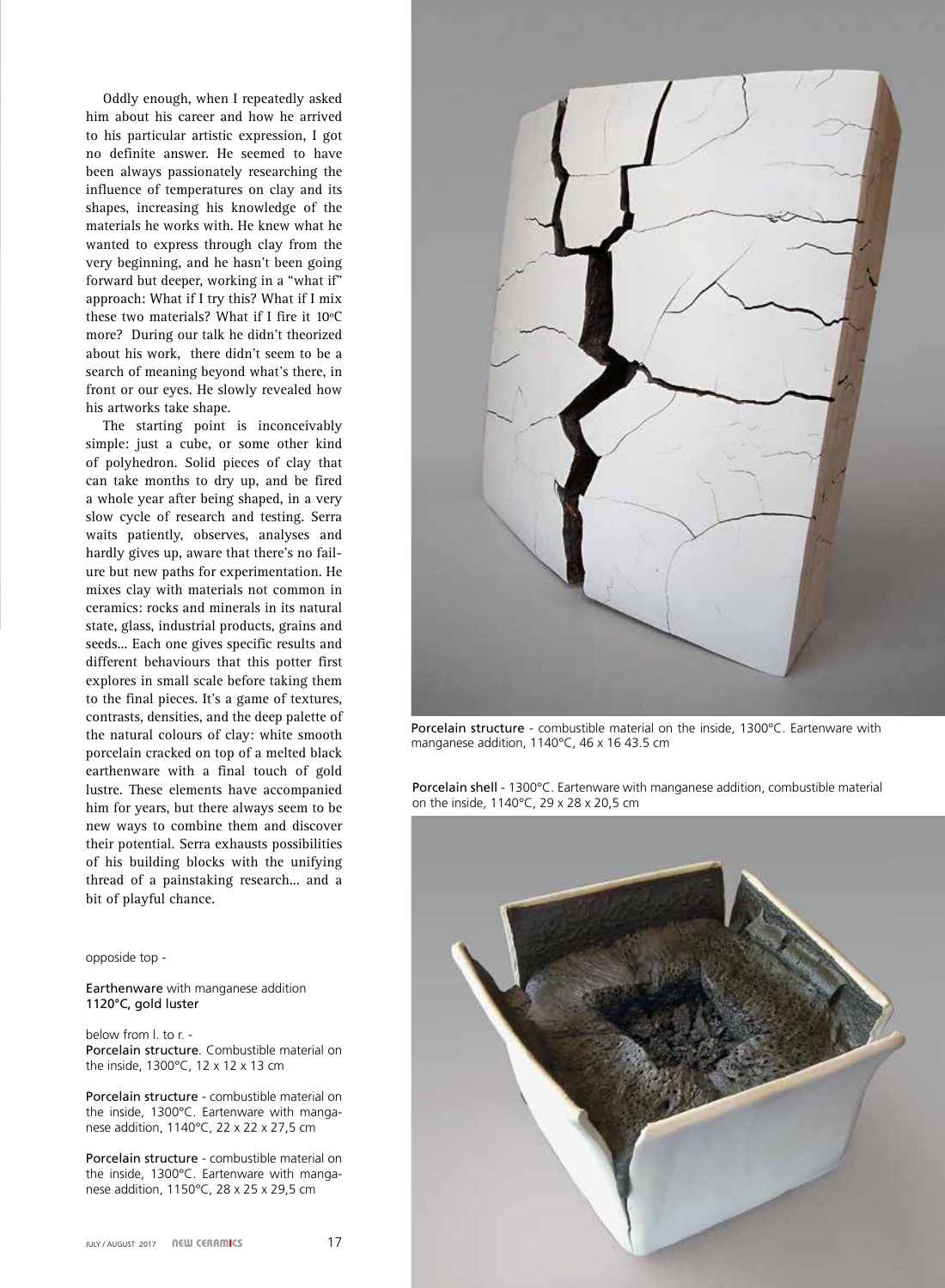

**Eartenware** with manganese addition, combustible material on the inside, 1140°C, 34 x 26 x 22 cm

The final appearance of his pieces is all a matter of temperature. There's no previous inducement, no artifice, no glazes or surface slips: the difference in the melting temperature of the clays does all the work. Although the result is pure art, he takes a very technical approach, a meticulous control where 10ºC can make a huge difference: one clay starts vitrifying, where the one next to it is already melting, and a third one is hard enough to keep it all together. The inside melts, breaks the coating and expands, the volume distorts, the cracks reveal the power of the elements upon substance. Serra is interested in exploring that zone near the limits, and finding the right balance between the first constructive phase, under his control, and the chaotic action that takes place inside the kiln.

The edges of those initial cubes, rectangles or flat faceted shapes help to understand the thermal evolution it has undergone. These simple structures allow a rewarding reading of what has happened. And this is, in fact, what Serra believes to be a highlight of his work: the viewer can recognize a natural behaviour and feel it not as a cold and distant work of art, but as an interpretable sequence of geological events, close to his essential reality.

Joan Serra aims to reproduce a process that happens artlessly in Nature, and that reminds the beginning and evolution of the Earth. His work is like a small scale Land Art, where he finds inspiration, and he reencounters a reflection of his artistic world during his hikes, in any rock, bark or landscape.

With a pure and accurate finish and a delicate and precise aesthetics, his work is not an interpretation of reality, but the reality in itself, the reflection of an instant, captured in a hard piece of clay, where can be glimpsed what has happened and what could happen; a frozen moment.

#### *CATERINA ROMA*

 *is a ceramist and graduated in Literary Theory and Comparative Literature. She lives in Barcelona (Spain).*